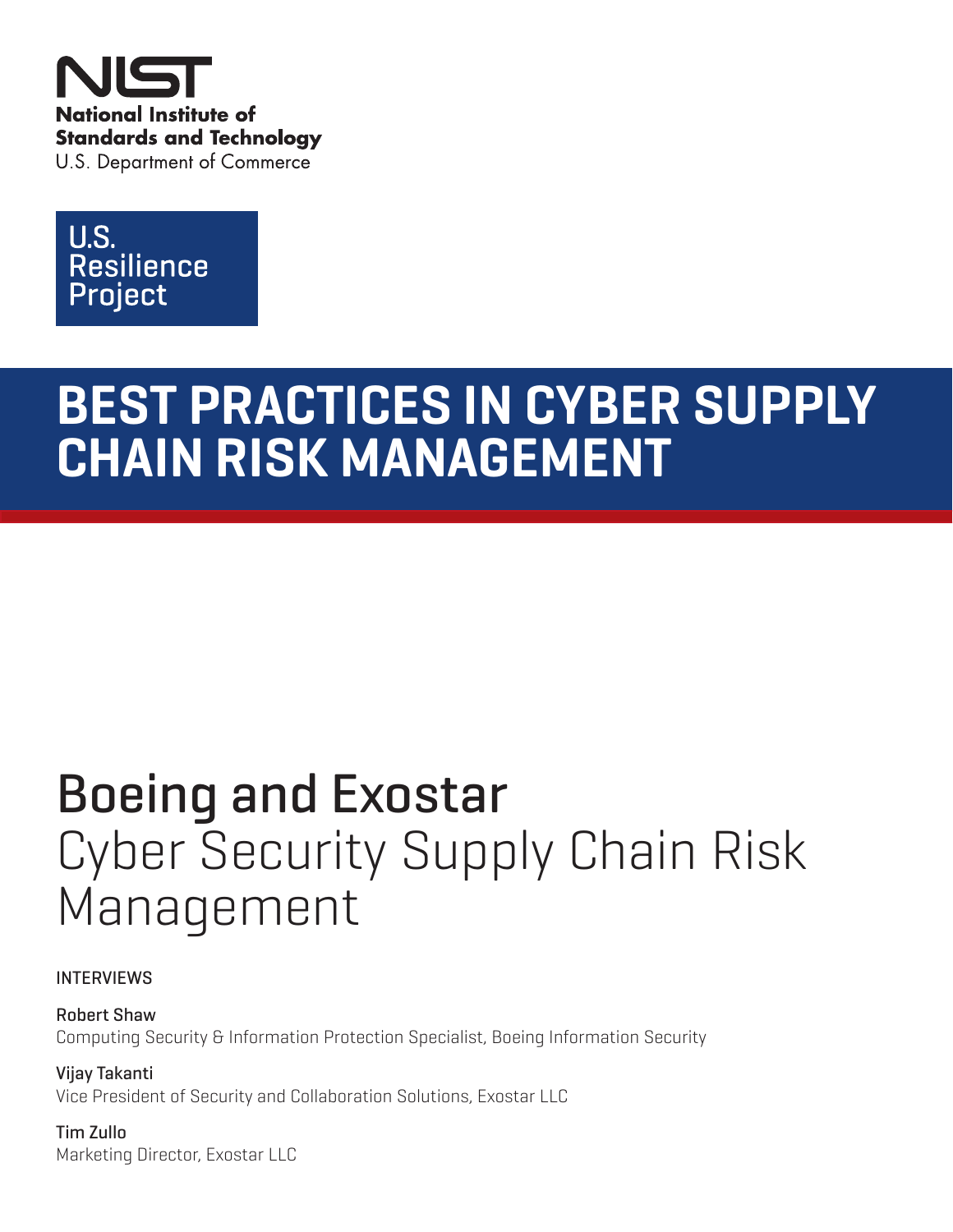## **The Next New Thing in Cyber Security Supply Chain Risk Management**

■ Collaborative community auditing capabilities for real-time, continuous cyber supply chain risk assessment, identification and management

## **Company Overview**

Boeing is the world's largest aerospace company, as well as a manufacturer of commercial and defense airplanes, space and security systems. At this time, the company is organized into two business units: Boeing Commercial Airplanes and Boeing Defense, Space & Security, both supported by Boeing International. It is based in Chicago, Illinois, with more than 160,000 employees throughout the United States and 65 other countries. $<sup>1</sup>$  Boeing prides itself on being an innovation</sup> powerhouse in both its products and processes.

As befitting of a global manufacturer, its supply chain is enormous in its size, geographic distribution and number of tiers. The commercial division has more than 5,400 first and sub-tier suppliers.<sup>2</sup> The famous 787 "Dreamliner" alone has 2.3 million parts to it, and most of those come from the extensive global supply chain.

<sup>1</sup> http://www.boeing.com/company/key-orgs/boeing-international/index.page

<sup>2</sup> http://www.boeingblogs.com/randy/archives/2013/02/supply\_chain.html.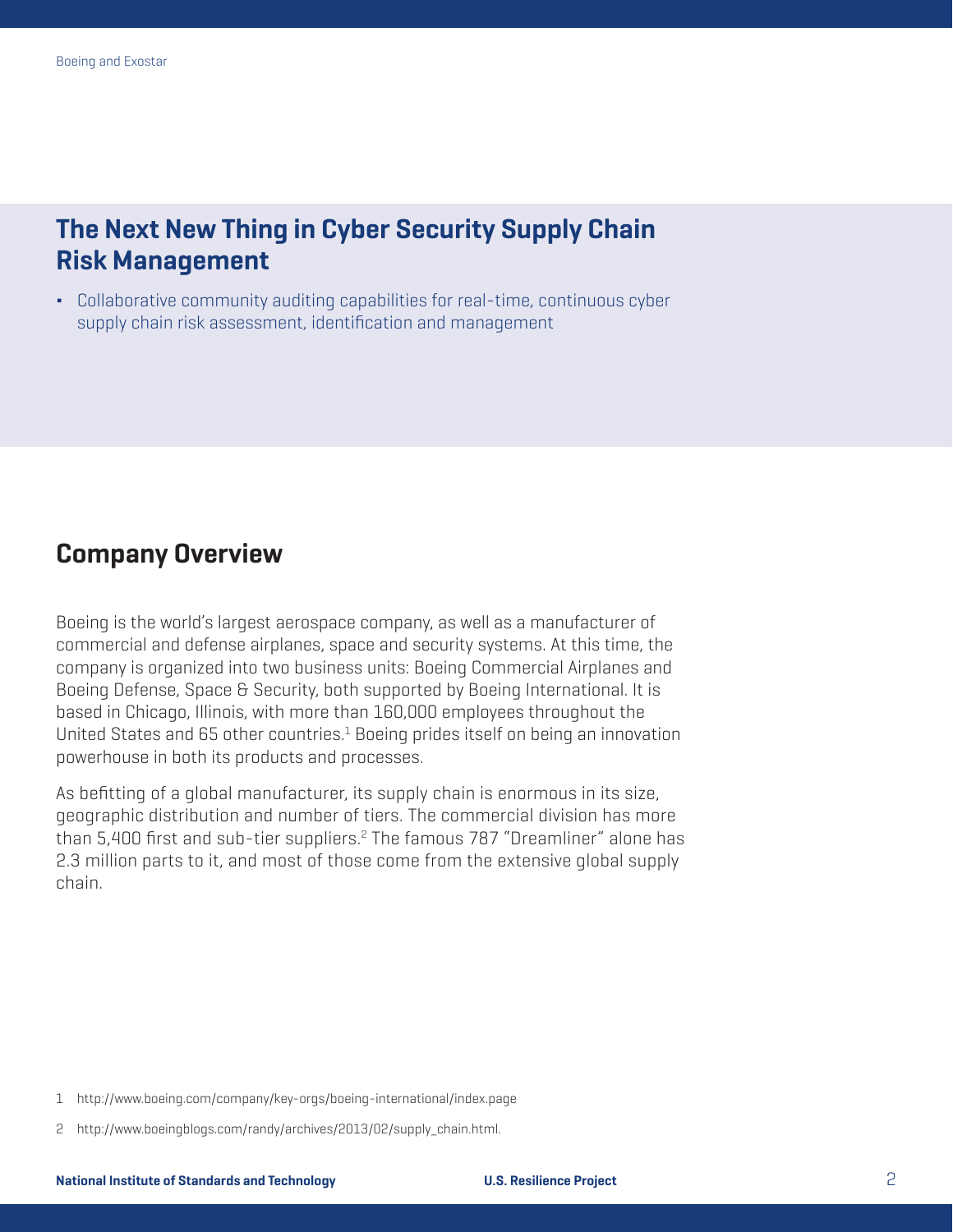## **Organizational Approach to Cyber Security Supply Chain Risk Management**

Given the size and complexity of the Boeing company, there are numerous organizations and teams that have a hand in the corporate supply chain risk management effort. Within Boeing's Shared Services Group are teams dedicated to Security and Fire Protection and Supplier Management, which procures nonproduction goods and services.<sup>3</sup> Compliance is a huge focus for the company as illustrated by its approach to Compliance Risk Management.<sup>4</sup>



- ∆ Embedded in businesses and functions
- ∆ Driving integration
- Leadership engagement

For cyber security specifically, numerous organizations are also involved, ranging from Information Security and Cyber Security teams to Procurement. To be effective, these teams need to communicate, coordinate and collaborate on a regular basis. The Information Security (IS) organization takes the lead for managing vendor IT security as it relates to accessing Boeing's network and/or data assets, and works with Procurement to ensure all IS access requirements are met by suppliers during the on-boarding phase.

<sup>3</sup> http://www.boeing.com/company/key-orgs/ssg.page.

<sup>4</sup> http://www.boeing.com/resources/boeingdotcom/principles/ethics\_and\_compliance/ pdf/crmb\_charter.pdf.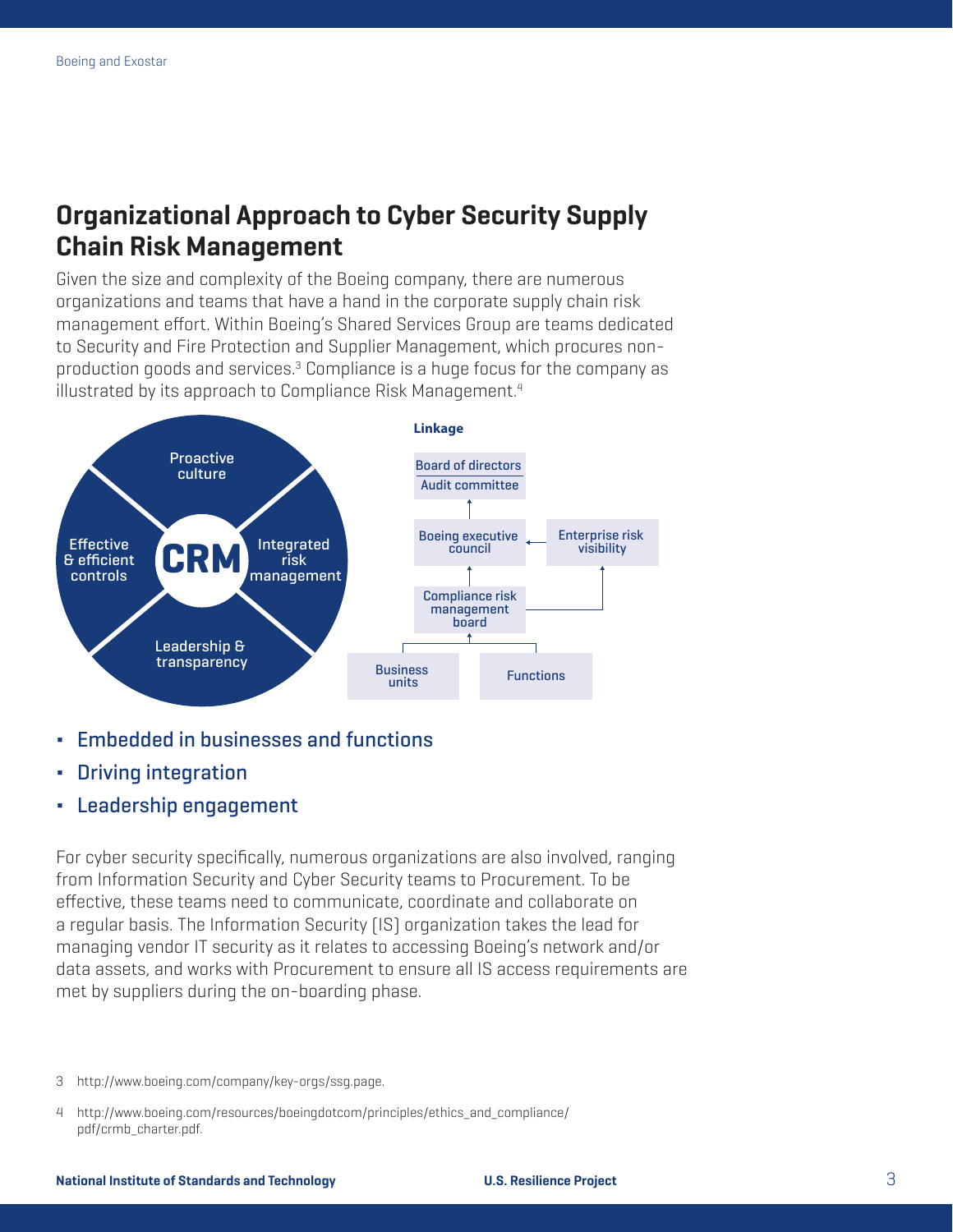In the procurement context, IS covers three scenarios:

- 1. Vendors who need access to Boeing's network
- 2. Vendors who need access to data assets on the network
- 3. Vendors who need access to data assets that are not on the network

#### **Cyber Security Requirements in Contracts**

For Boeing's IS team, cyber security supply chain risk management begins with the contract negotiations process. The Procurement group is responsible for the entire vendor management and selection process, but it defers to IS regarding vendor cyber security requirements and compliance. To this extent, IS has developed contract language that covers requirements and expectations of the supplier base for each of the three IT procurement scenarios. These suppliers are typically installing or maintaining Boeing's software and infrastructure. Nonetheless, other organizations throughout Boeing also leverage the contractual language developed by the IS team to manage, for example, cyber risks in software embedded in purchased components or control systems.

The IS team gets involved early in the procurement process to ensure that internal stakeholders fully understand the security requirements that vendors are expected to follow. If a vendor pushes back on the contract requirements, the IS team is brought directly into the negotiation process so both parties can understand each other's goals and positions.

Cyber Security Standards: The IS team determined that, rather than develop homegrown security requirements, Boeing's requirements would leverage existing standards. The primary standard is the Critical Security Controls (the Controls), a recommended set of actions for cyber defenses developed by the Council on Cyber Security that provide ways to thwart the most pervasive attacks.<sup>5</sup> Boeing also looks to other standards  $-$  FedRAMP, $^6$  ISO27001, SOC 2 Type II, CSA STAR 2, $^7$  and their own internal questionnaire based on the Controls.

Flow-Down of Cyber Security Requirements: Boeing expects its suppliers to flow down these security requirements to sub-tier suppliers. This includes Boeing's IT service providers, e.g., companies that provide infrastructure support, application support, and IT maintenance where the work, in many cases, has been off-shored.

- 5 http://www.counciloncybersecurity.org/critical-controls/.
- 6 http://www.gsa.gov/portal/category/102371.
- 7 https://cloudsecurityalliance.org/star/.

#### **National Institute of Standards and Technology U.S. Resilience Project** 4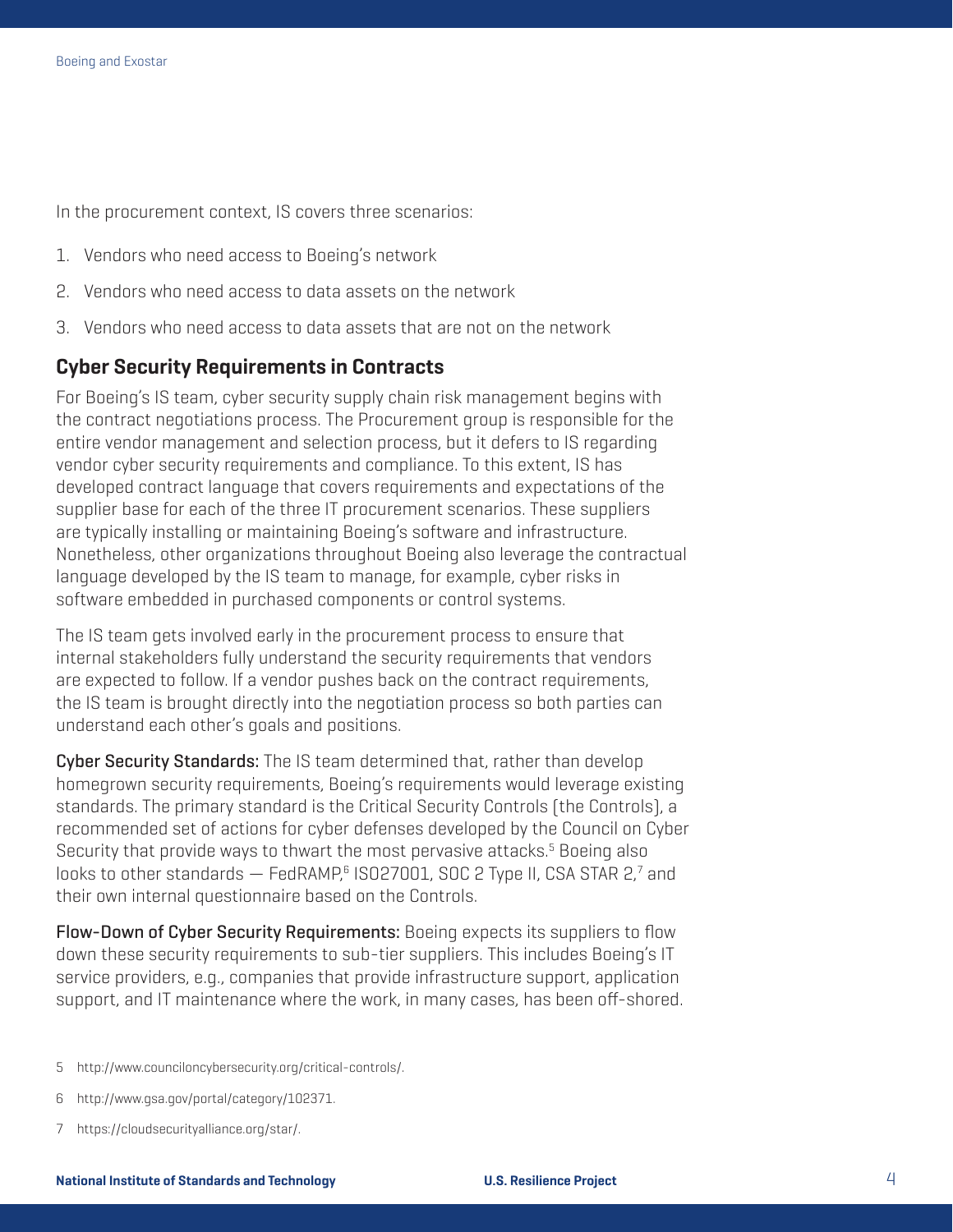Sub-tier suppliers, no matter the location, are expected to meet the same cyber security requirements as first tier suppliers. The precise level of security required depends on the service or product being provided.

Cyber Security Assurance: Boeing relies on Exostar to continuously monitor, measure and mitigate cyber security risk throughout its multi-tier supply chain. Exostar was formed in 2000 as a joint venture between five of the world's largest Aerospace & Defense companies — Boeing, BAE Systems, Lockheed Martin, Raytheon and Rolls Royce. Although Exostar began as a supply chain portal to bring buyers and sellers together in the aerospace industry, it has evolved into a cloud-based, online platform to ensure secure connections across the global aerospace and defense supply chain ecosystem.

The transformation began in 2007 when the aerospace companies were called in to discuss an emerging concern at the Department of Defense: Leaks of critical company and product data through the supply chain, which was a lose-lose situation for both sides. On the industry side, the loss of intellectual property affected both jobs and the companies' bottom line. On the DoD side, that loss of proprietary information had the potential to affect the nation's military posture.

The aerospace companies, later joined by Northrup, took the lead to jointly develop and deploy a number of tools to manage the information-sharing process more securely and to protect information throughout the supply chain ecosystem. One set of tools was designed to secure industry supplier portals by strengthening access controls and identity management systems. Exostar's Federated Identity and Access Management solution, known as the Managed Access Gateway (MAG), allows more than 100,000 organizations to securely and seamlessly share information across partner networks, thus creating a "do it once — share to many" model.

A second tool, the Partner Information Manager (PIM), was developed by an industry working group over an 18 month period to ensure that suppliers were capable of protecting critical information assets and network connections. The PIM establishes common cyber security definitions and standards for aerospace industry suppliers — setting minimum thresholds of compliance for every supplier. PIM's value extends beyond the buy-side to the supply-side. Partners working with multiple organizations need only complete a questionnaire once, thus easing the administrative burden, eliminating redundancy and inconsistency, and delivering the information that leads to improvements in their overall vulnerability.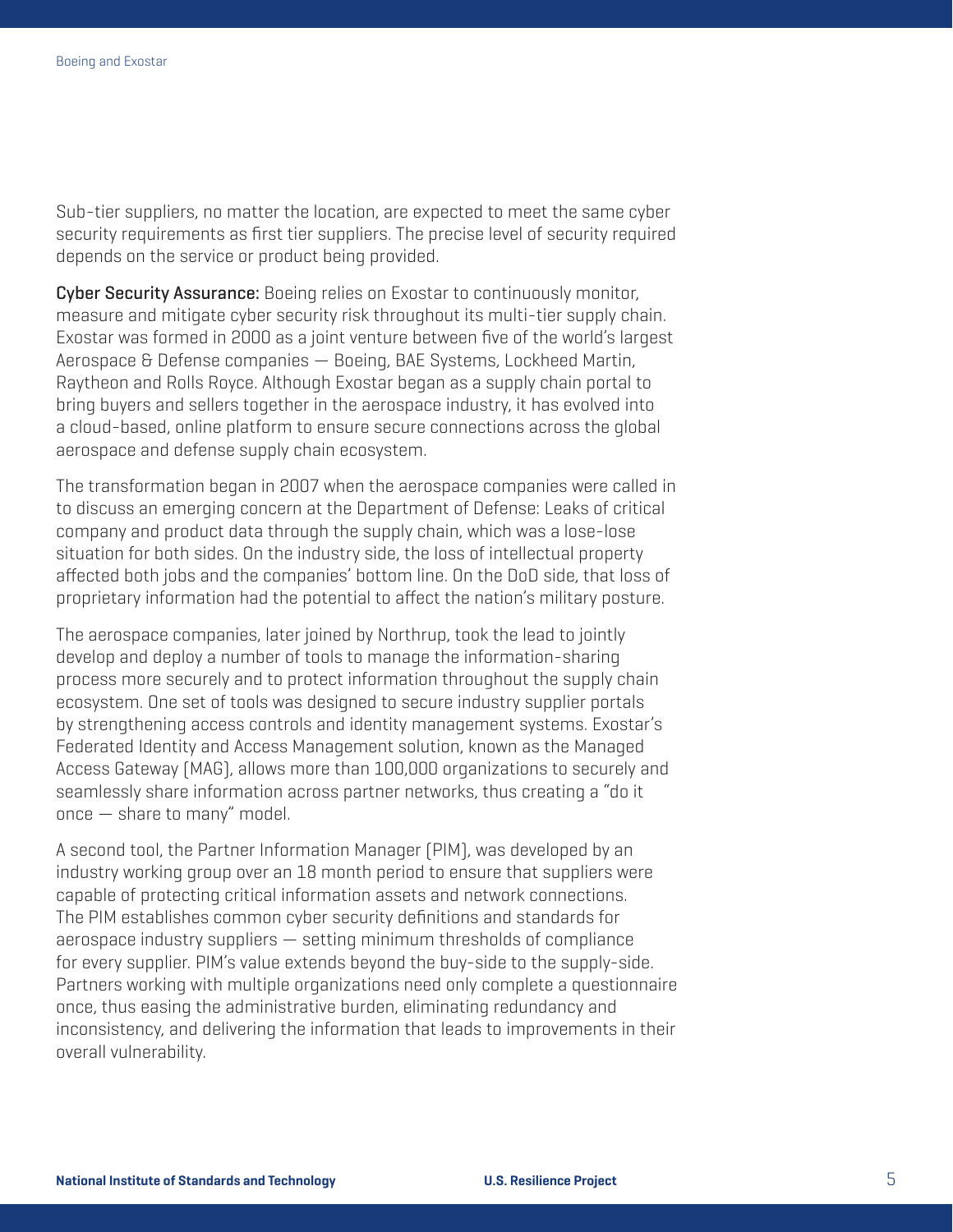According to Vijay Takanti, Vice President of Security and Collaboration Solutions:

"By offering connect-once, single sign-on access, Exostar strengthens security, reduces expenditures and raises productivity so customers can better meet contractual, regulatory and time-to-market objectives."

Exostar's PIM application platform and data, with controlled access via MAG, helps its members overcome traditional supply chain risk management challenges such as:

- Limited visibility into partner/supplier risk
- Limited ability to share information from one supplier to multiple buyers
- Limited industry standard measurements to assess and address risk
- Limited standard platforms providing an easy-to-digest, correlated dashboard overview of partner/supplier risk
- Long lead times to evaluate partner/supplier relationships
- Redundant processes to collect partner/supplier risk data
- Limited roadmaps to improve supplier vulnerabilities
- Limited tools to measure improvement in real-time and over time

Supplier data is continuously collected and evaluated by the Exostar's PIM analytics engine, thus allowing organizations to better measure and mitigate risk as it relates to the work being performed. With this model, new partners can be on-boarded and existing partners can be reassessed more confidently and rapidly — ensuring suppliers meet the necessary levels of assurance as statements of work, standards and business operations evolve. Importantly, because the threat environment is constantly evolving, the tool can be readily adapted to incorporate any new standards that may emerge.

Cyber security Questionnaire: Exostar's online questionnaire for cyber security is structured around 22 "Control Families." Within each of the Control Families, Exostar drills into more specific "Control Activities" and ascertains if a control has — or has not — been fully implemented. Exostar calculates a capability level for each Control Family and, where vulnerabilities or deficiencies are found, recommends a set of remediation activities to help the vendor mitigate risks and comply with the requirements set forth by Boeing and other buyers.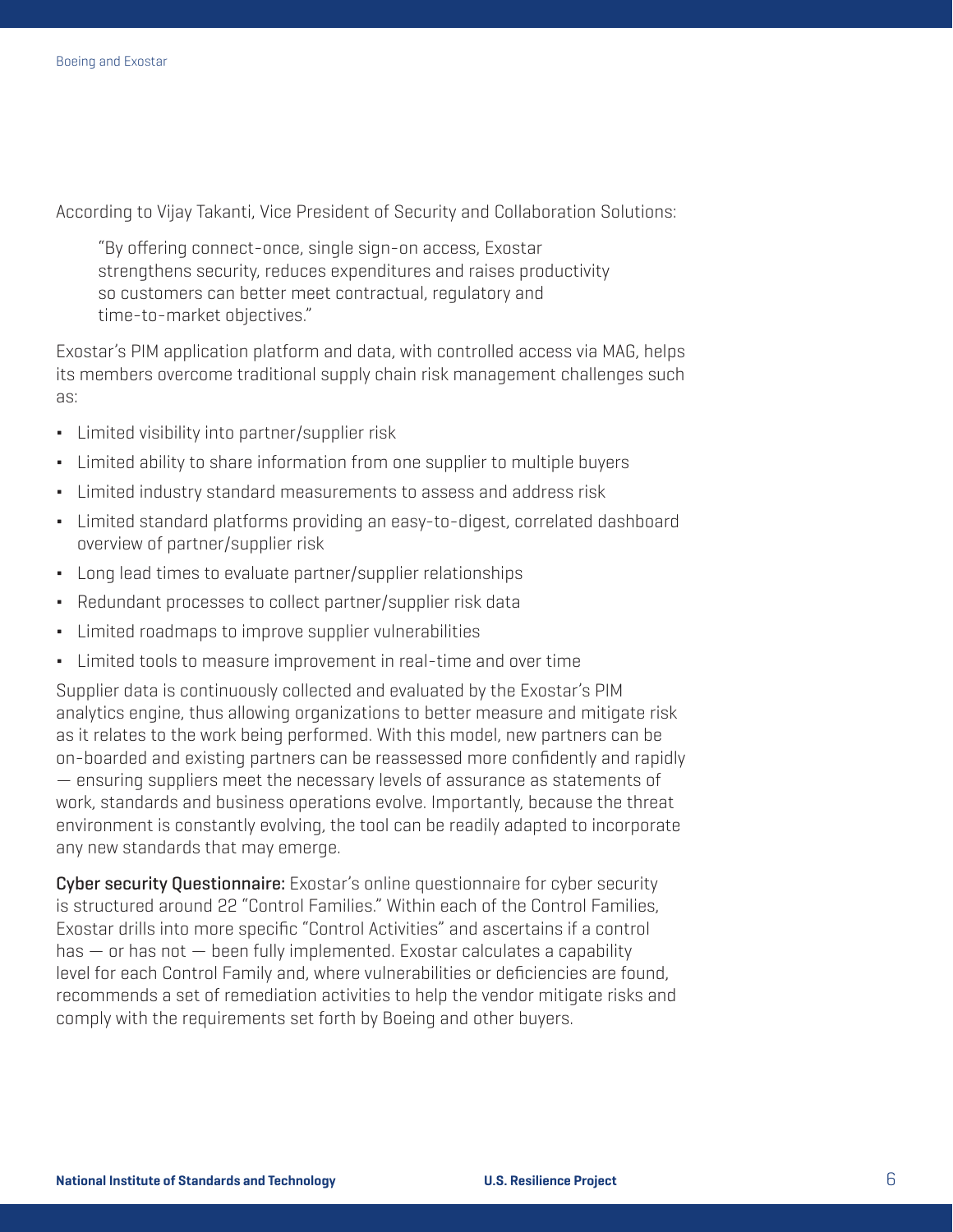Table 1 depicts the maturity levels defined by the Exostar system — individual controls are rated from 1 to 5. Basic controls score in the 1-3 range. More advanced controls would score in the 4-5 range. Based on the survey responses, Exostar's PIM derives a capability score for each supplier, which is used to assess cyber risk in the supply chain.

#### Table 1: Exostar's Cyber Security Maturity Levels

| Level | <b>Definition</b>                                                                                                                                                                                                                                                                           |
|-------|---------------------------------------------------------------------------------------------------------------------------------------------------------------------------------------------------------------------------------------------------------------------------------------------|
|       | Indicates no or minimal cyber risk management program; significant cyber protections are lacking; additional<br>risk mitigation must be implemented.                                                                                                                                        |
|       | Indicates a basic level cyber risk management program; some protections in place, but additional risk<br>mitigations must be implemented.                                                                                                                                                   |
|       | Indicates a moderate level cyber risk management program; good protections in place, but additional risk<br>mitigations are required to protect sensitive information.                                                                                                                      |
|       | Indicates a solid performing cyber risk management program; strong protections have been implemented;<br>advanced threats are understood and steps have been taken to address with specific controls; additional risk<br>mitigations are likely needed to protect against advanced attacks. |
|       | Indicates a cyber risk management program that can detect, protect against, and respond to advanced threats;<br>specific advanced controls are implemented.                                                                                                                                 |
|       | Indicates a cyber risk management program that can detect, protect against, and respond to advanced threats;<br>specific advanced controls are implemented and optimized on an ongoing basis.                                                                                               |

Table 2 identifies: 1. The 22 Control Families covered by the Exostar questionnaire; 2. Objectives of the controls; and 3. Examples of specific controls required to demonstrate different levels of cybersecurity maturity.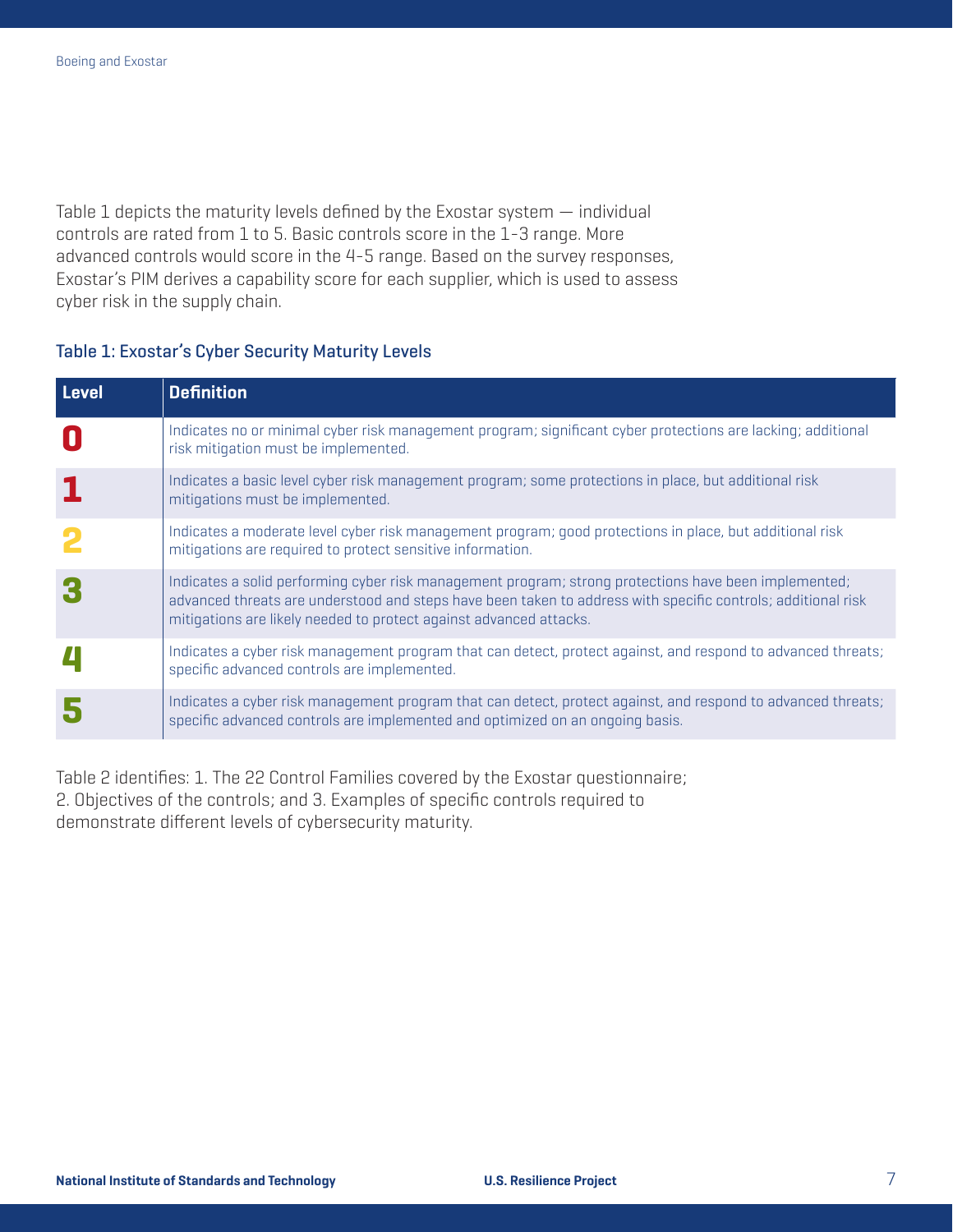### Table 2: Categories Examined in On-line Audit of Supplier Cybersecurity Controls

| <b>Control Families</b> |                                                                                                                                           | <b>Objective</b>                                                                                                                                                                                                                                                                                                        | <b>Examples</b>                                                                                                                                                                                                                                                                                                                                                                                                                                                                                                                                                                                                                |
|-------------------------|-------------------------------------------------------------------------------------------------------------------------------------------|-------------------------------------------------------------------------------------------------------------------------------------------------------------------------------------------------------------------------------------------------------------------------------------------------------------------------|--------------------------------------------------------------------------------------------------------------------------------------------------------------------------------------------------------------------------------------------------------------------------------------------------------------------------------------------------------------------------------------------------------------------------------------------------------------------------------------------------------------------------------------------------------------------------------------------------------------------------------|
| 1.                      | <b>Inventory of Authorized</b><br>and Unauthorized<br><b>Devices</b>                                                                      | The control objective is to<br>manage all hardware devices<br>on the network so that only<br>authorized devices are given<br>access and unauthorized or<br>unmanaged devices are found<br>and prevented from gaining<br>access.                                                                                         | Basic controls include: an asset inventory of systems<br>or devices that connect to public or private networks;<br>information about every device [its network address, purpose,<br>asset owner, and department). More advanced suppliers will<br>have a capability for automatic inventory updates, network<br>level authentication capabilities, ability to isolate systems or<br>devices in the event of attack, and requirements for client<br>certificates to validate and authenticate systems prior to<br>connecting.                                                                                                   |
| 2.                      | <b>Inventory of Authorized</b><br>and Unauthorized<br><b>Software</b>                                                                     | The control objective is to<br>manage all software on the<br>network so that only authorized<br>software is installed and can<br>execute and that unauthorized<br>and unmanaged software is<br>found and prevented from<br>installation or execution.                                                                   | Basic controls include: capability to block dangerous file types;<br>development of a list of authorized software and version, and<br>deployment of software tools to identify and record the types<br>of software installed, its version number and patch level. More<br>sophisticated controls include: "whitelisting" applications<br>that only permit software included on the whitelist; software<br>with signed ID tags; integration of software and hardware<br>inventories; regular scanning for unauthorized software; and<br>virtual and/or air gapped systems to isolate high-value or<br>higher risk applications. |
| 3.                      | <b>Secure Configurations</b><br>for Hardware and<br><b>Software on Mobile</b><br>Devices, Laptops,<br>Workstations, and<br><b>Servers</b> | The control objective is to<br>establish, implement and<br>activity manage the security<br>configuration of laptops,<br>servers and workstations<br>using a rigorous configuration<br>management and change<br>control process in order<br>to prevent attackers from<br>exploiting vulnerable services<br>and settings. | Basic controls include: automated patch management,<br>limited administrative privileges, and hardening of operating<br>systems [e.g. removal of unnecessary accounts or services,<br>closing open or unused network ports, intrusion detection<br>systems etc.]. More sophisticated suppliers will have strict<br>configuration management, file integrity checking tools,<br>automated configuration monitoring systems,                                                                                                                                                                                                     |
| 4.                      | <b>Continuous Vulnerability</b><br>Assessment and<br><b>Remediation</b>                                                                   | The control objective is to<br>continuously acquire, assess<br>and take action on new<br>information in order to identify<br>and remediate vulnerabilities<br>and minimize the window of<br>opportunity for attackers.                                                                                                  | Basic controls include automated patch management tools<br>and software, vulnerability scanning tools run on a weekly<br>or more frequent basis, and comparisons of back-to-back<br>vulnerability scans. More sophisticated controls include<br>log monitoring associated with scanning activity to ensure<br>legitimacy; risk rating of vulnerabilities, subscription to<br>vulnerability intelligence services; measurement of pathing<br>delays; evaluation of critical patches in test environment.                                                                                                                        |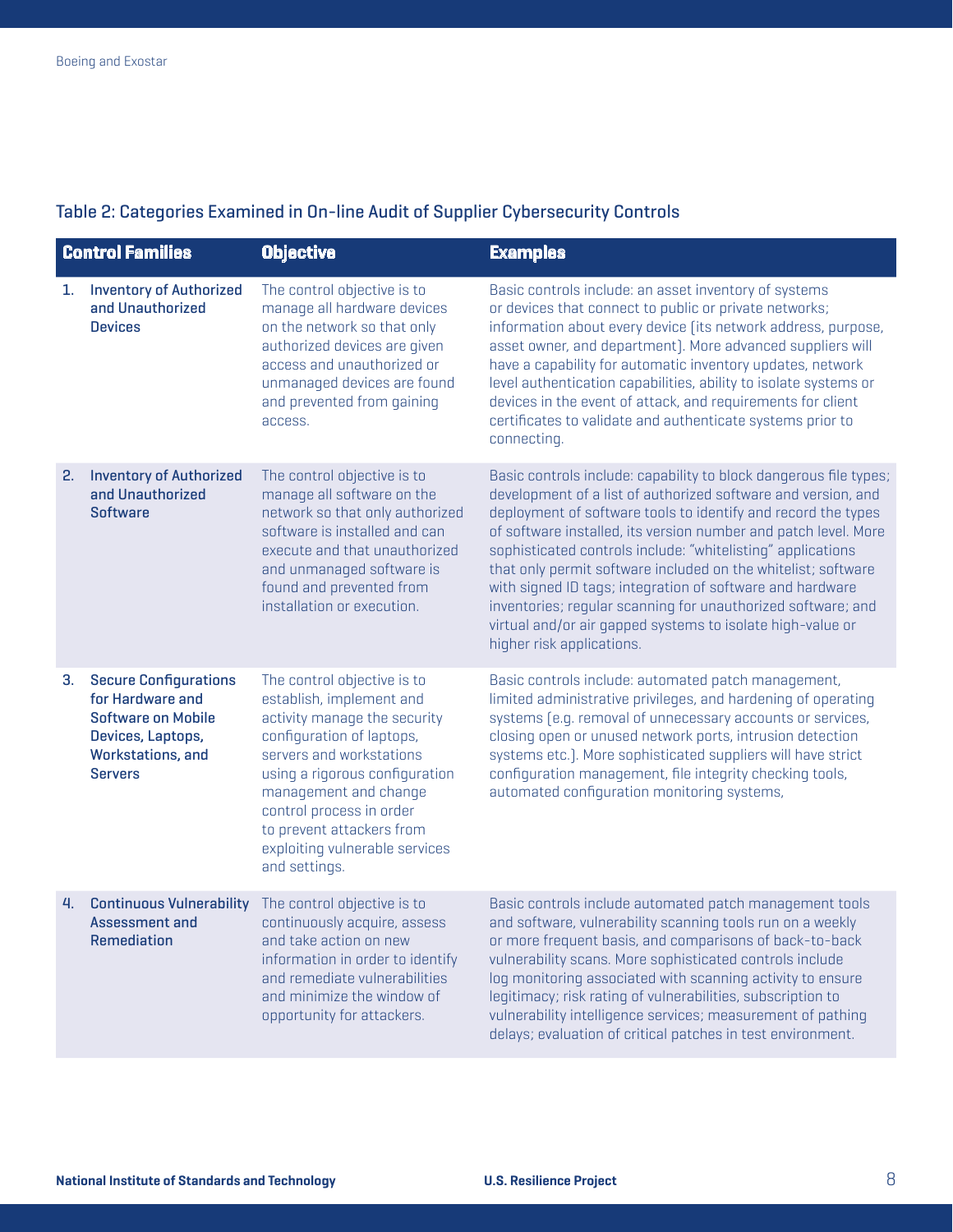| <b>Control Families</b> |                                                                                                             | <b>Objective</b>                                                                                                                                                                                                                                                             | <b>Examples</b>                                                                                                                                                                                                                                                                                                                                                                                                                                                                                                                                                                                                                                                                                                                                                                                                                                                                                                                                          |
|-------------------------|-------------------------------------------------------------------------------------------------------------|------------------------------------------------------------------------------------------------------------------------------------------------------------------------------------------------------------------------------------------------------------------------------|----------------------------------------------------------------------------------------------------------------------------------------------------------------------------------------------------------------------------------------------------------------------------------------------------------------------------------------------------------------------------------------------------------------------------------------------------------------------------------------------------------------------------------------------------------------------------------------------------------------------------------------------------------------------------------------------------------------------------------------------------------------------------------------------------------------------------------------------------------------------------------------------------------------------------------------------------------|
| 5.                      | <b>Malware Defenses</b>                                                                                     | The control objective is to<br>control the installation, spread<br>and execution of malicious<br>code at multiple points in the<br>enterprise, while optimizing the<br>use of automation to enable<br>rapid updating of defense,<br>data gathering and corrective<br>action. | Basic controls include automated tools to continuously<br>monitor workstations, servers and mobile devices with<br>anti-virus, anti-spyware personal firewalls and host-based<br>IPS functionality; cloud-based anti-malware software;<br>configurations that will not auto-run content from removable<br>media; automatic scans of removable media when inserted;<br>capabilities to scan and block email malicious code or suspect<br>files types attachments at the organization's gateway. More<br>sophisticated controls include behavior-based anomaly<br>detection; domain-name system query logging for known<br>malicious domains; limited use of external devices to those<br>with business need; or network-based anti-malware tools to<br>identify executables in all network traffic.                                                                                                                                                       |
| 6.                      | <b>Application Software</b><br>Security - In-house<br><b>Developed Software and</b><br>- Purchased Software | The control objective is to<br>manage the security lifecycle<br>of all in-house developed and<br>acquired software in order to<br>prevent, detect and correct<br>security weaknesses.                                                                                        | For in- house developed software, there are a range of basic<br>controls: explicit error checking for all input, testing for<br>coding errors or potential vulnerabilities prior to deployment;<br>training in secure coding for all software development<br>personnel, and separate environments for production and<br>nonproduction systems. For both in-house and purchased<br>software, basic controls include testing for common security<br>weakness with automated web application scanners prior to<br>deployment and standard hardening configuring templates for<br>applications that rely on a database. More advanced controls<br>for application software, in-house or purchased include:<br>deployment of web application firewalls that inspect all traffic<br>flowing to the web application and scrutiny of the product<br>security process of the vendor (history of vulnerabilities,<br>customer notification, patching/remediation]. |
| 7.                      | <b>Wireless Access</b><br><b>Controls</b>                                                                   | The control objective is to<br>secure the wireless local area<br>networks, access points and<br>wireless client systems.                                                                                                                                                     | Basic controls include assuring an appropriate level of<br>encryption; disabling peer-to-peer network capabilities and<br>wireless peripheral device access, unless such functionality<br>meets a documented business; and configuring network<br>vulnerability scanning tools to detect wireless access points<br>connected to the wired network. More advanced controls<br>include: ensuring that wireless networks use authentication<br>protocols; disabling wireless access in hardware configuration,<br>where no documented business need exists; ensuring that<br>each wireless device connected to the network matches<br>an authorized configuration and security profile; and using<br>wireless intrusion detection systems to identify roque devices<br>and detect attack attempts or compromises.                                                                                                                                           |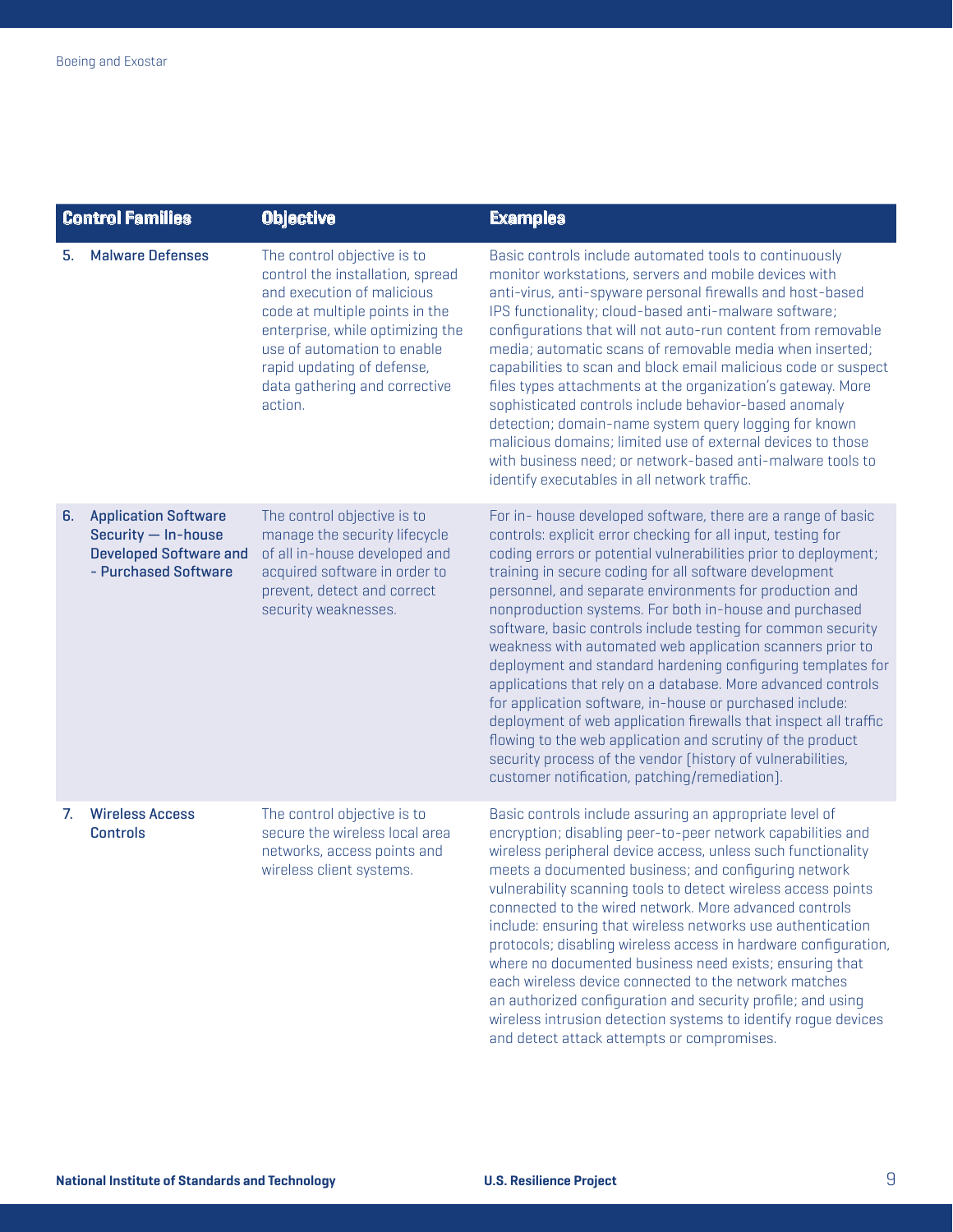| <b>Control Families</b> |                                                                                                         | <b>Objective</b>                                                                                                                                                                                                                              | <b>Examples</b>                                                                                                                                                                                                                                                                                                                                                                                                                                                                                                                                                                                                                                                                                                              |
|-------------------------|---------------------------------------------------------------------------------------------------------|-----------------------------------------------------------------------------------------------------------------------------------------------------------------------------------------------------------------------------------------------|------------------------------------------------------------------------------------------------------------------------------------------------------------------------------------------------------------------------------------------------------------------------------------------------------------------------------------------------------------------------------------------------------------------------------------------------------------------------------------------------------------------------------------------------------------------------------------------------------------------------------------------------------------------------------------------------------------------------------|
| 8.                      | <b>Data Recovery</b><br>Capability                                                                      | The control objective is to<br>ensure the adequacy of<br>processes and tools to back<br>up information with a proven<br>methodology for timely<br>recovery.                                                                                   | Basic controls include: ensuring that stored backups are<br>properly protected and encrypted and that each system is<br>automatically backed up at least once a week. More advanced<br>controls include: reqular testing of data on backup systems<br>by performing data restoration processes and ensuring that<br>key systems have at least one backup destination that is not<br>continuously addressable.                                                                                                                                                                                                                                                                                                                |
| 9.                      | <b>Security Skills</b><br><b>Assessment &amp;</b><br><b>Appropriate Training</b>                        | The control objective is to<br>identify the specific knowledge,<br>skills and abilities needed<br>to support defense of the<br>enterprise and develop and<br>execute an integrated plan to<br>assess and identify skills or<br>training gaps. | Basic capabilities include: perform gap analysis to see which<br>skills employees need; deliver training to fill the skills gap,<br>implement an online security awareness program and validate<br>through periodic tests. More advanced controls include:<br>using security assessments for mission-critical roles, using<br>real-world examples where possible, to measure mastery or<br>identify skills gaps.                                                                                                                                                                                                                                                                                                             |
|                         | 10. Secure Configurations<br>for Network Devices<br>such as Firewalls,<br><b>Routers &amp; Switches</b> | The control objective is to<br>establish, implement and<br>actively manage the security<br>configuration of the network<br>infrastructure using a rigorous<br>configuration management<br>and change control process.                         | Basic controls include: documenting the security<br>configuration of firewall, router and switches and comparing<br>against standard secure configurations defined for each type<br>of network device; documenting all new configurations rules<br>that allow traffic to flow through network security devices;<br>installing the latest version of security-related updates; using<br>automated tools to verify standard device configurations<br>and detect changes; using two-factor identification and<br>encryption. More advanced configuration controls involve<br>separate VLANS for the business use of that network or<br>entirely different physical connectivity for management<br>sessions for network devices. |
|                         | 11. Limitation and Control<br>of Network Ports,<br><b>Protocols &amp; Services</b>                      | The control objective is to<br>manage ongoing operational<br>use of ports, protocols and<br>services on networked devices<br>in order to minimize windows<br>of vulnerability.                                                                | Basic controls include: apply host-based firewalls or port<br>filtering tools on end systems with a default-deny rule that<br>drops any traffic not explicitly allowed; keep all services up to<br>date and uninstall/remove unnecessary components, ports,<br>protocols or services not needed for business needs; operate<br>critical services on separate machines; verify any server visible<br>from the Internet or an untrusted network and move those<br>not required for business purposes to an internal VLAN or a<br>private address. More advanced controls including placement<br>of application firewalls in front of any critical servers to verify<br>and validate traffic going to the server.               |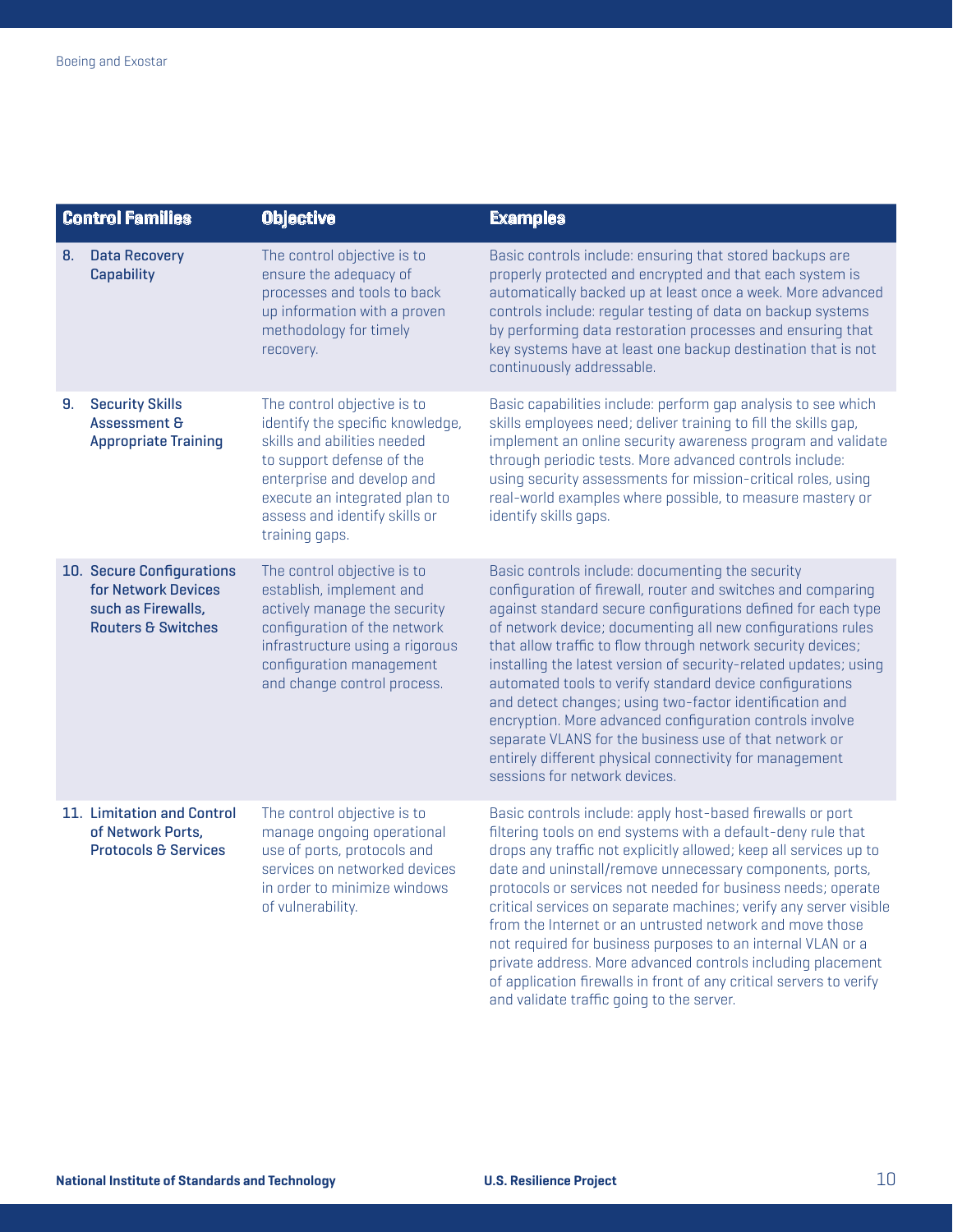| <b>Control Families</b>                                      | <b>Objective</b>                                                                                                                                          | <b>Examples</b>                                                                                                                                                                                                                                                                                                                                                                                                                                                                                                                                                                                                                                                                                                                                                                                                                                                                                                                                                                                                                                           |
|--------------------------------------------------------------|-----------------------------------------------------------------------------------------------------------------------------------------------------------|-----------------------------------------------------------------------------------------------------------------------------------------------------------------------------------------------------------------------------------------------------------------------------------------------------------------------------------------------------------------------------------------------------------------------------------------------------------------------------------------------------------------------------------------------------------------------------------------------------------------------------------------------------------------------------------------------------------------------------------------------------------------------------------------------------------------------------------------------------------------------------------------------------------------------------------------------------------------------------------------------------------------------------------------------------------|
| 12. Controlled Use of<br>Administrative<br><b>Privileges</b> | The control objective is to<br>manage the assignment and<br>configuration of administrative<br>privileges on computers,<br>networks and applications.     | Basic controls include: configure all administrative passwords<br>to be complex; utilize access controls lists to ensure<br>that administrative accounts are only used for system<br>administration activities with separate password for non-<br>administrative accounts; restrict administration privileges;<br>change all default passwords on new systems; ensure that all<br>service accounts have complex passwords that are changed<br>on a regular basis; configure operating systems to prohibit<br>password re-use within six month time frame; confiqure<br>systems to issue a log entry and alert when administrative<br>accounts are added or deleted or for unsuccessful logins;<br>use passwords should be hashed or encrypted in storage<br>and should only be readable with super-user privileges. More<br>advanced controls include: multifactor authentication for<br>all administrative access and automated tools to inventory<br>all administrative accounts and validate that privileges were<br>authorized by a senior executive. |
| 13. Boundary Defense                                         | The control objective is to<br>manage the flow of information<br>between networks of differing<br>trust levels with a focus on<br>security-damaging data. | Basic controls include: deny communications with known<br>malicious IP addresses or whitelist trusted sites, require all<br>remote login access to use two-factor identification; design<br>network perimeters so that all traffic muss pass through<br>at least one DMZ network; all remote log-ins to internal<br>network should be managed by the enterprise, with remote<br>control of their configuration, installed software and patch<br>levels. More advanced controls include: scanning for back-<br>channel connections that bypass the DMZ; networked IDS<br>sensors to detect unusual attack mechanisms; network-<br>based IPS devices to block known bad signature or attack<br>behavior; internal network segmentation to limited traffic by<br>subcontractors, vendors or bad actors; configure firewall to<br>identify TCO sessions that last an unusually long time; deploy<br>NetFlow collection and analysis to DMZ network.                                                                                                           |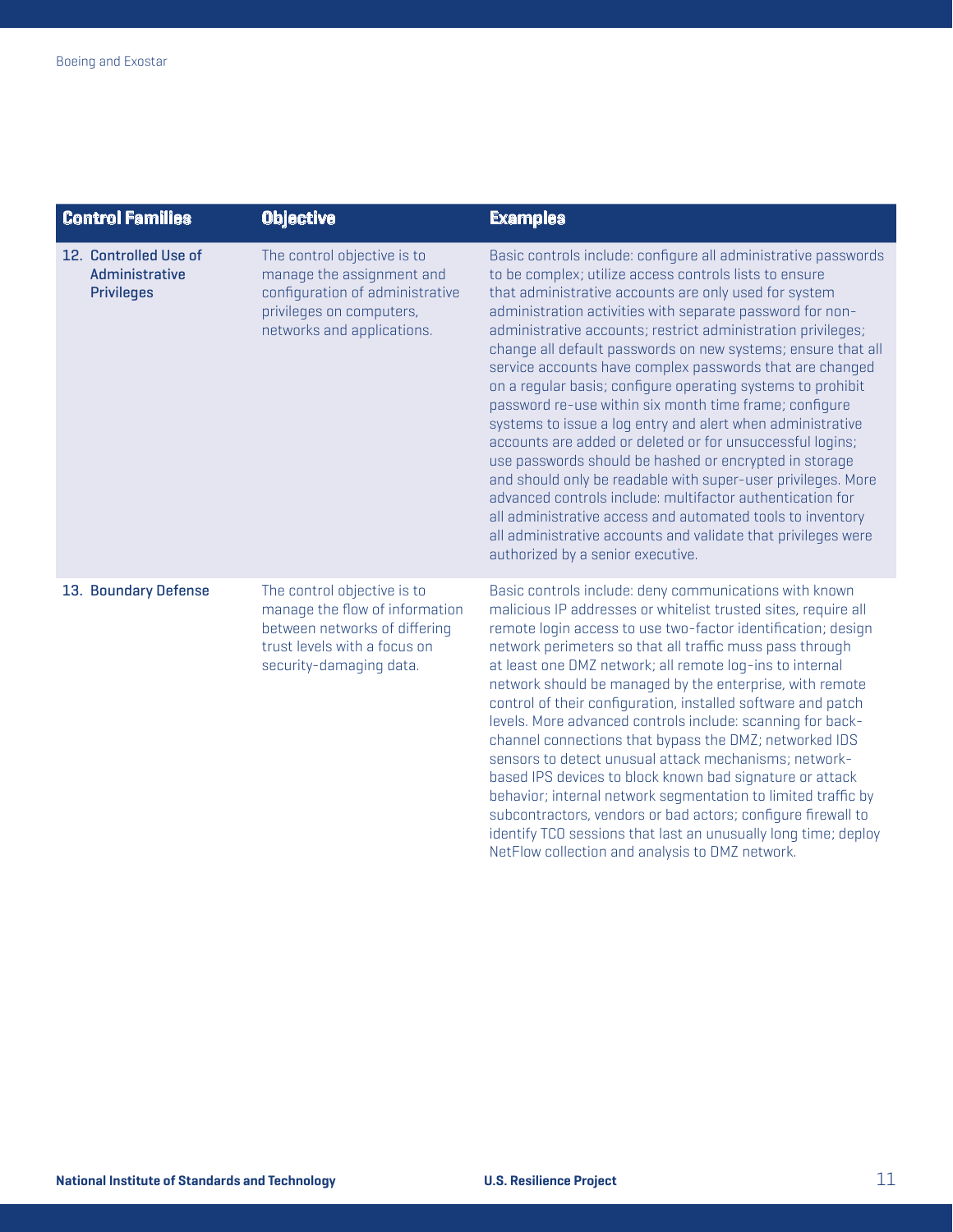| <b>Control Families</b>                                               | <b>Objective</b>                                                                                                                                                                                                                                                  | <b>Examples</b>                                                                                                                                                                                                                                                                                                                                                                                                                                                                                                                                                                                                                                                                                                                                                                                                                                                                                                                                                                           |
|-----------------------------------------------------------------------|-------------------------------------------------------------------------------------------------------------------------------------------------------------------------------------------------------------------------------------------------------------------|-------------------------------------------------------------------------------------------------------------------------------------------------------------------------------------------------------------------------------------------------------------------------------------------------------------------------------------------------------------------------------------------------------------------------------------------------------------------------------------------------------------------------------------------------------------------------------------------------------------------------------------------------------------------------------------------------------------------------------------------------------------------------------------------------------------------------------------------------------------------------------------------------------------------------------------------------------------------------------------------|
| 14. Maintenance,<br><b>Monitoring &amp; Analysis</b><br>of Audit Logs | The control objective is to<br>collect, manage and analyze<br>audit logs of events that could<br>help detect, understand or<br>recover from an attack.                                                                                                            | Basic controls include: two synchronized time sources to<br>ensure that timestamps in logs for all servers and network<br>equipment are consistent; adequate space for log storage<br>that it does not fill up between rotation intervals; log retention<br>policy to ensure logs are kept for longer than it takes to<br>detect an attack; biweekly reports on log anomalies; ensuring<br>that log collection system does not lose events during peak<br>activity and validating log setting for each hardware device<br>and installed software. More advanced controls include:<br>configuring network boundary devices to log all traffic to the<br>device; ensuring that logs are written to write-only machines<br>or dedicated logging servers; monitoring for service creation<br>events and enabling process tracking logs; deployment<br>of log analytic tools to aggregate and consolidate logs for<br>correlation and analysis.                                                |
| <b>15. Controlled Access</b><br><b>Based on the Need</b><br>to Know   | The control objective is to<br>manage and secure access<br>to critical assets (information<br>resources, systems) according<br>to a formal determination<br>of individuals, computers or<br>applications that have a need<br>and right to access these<br>assets. | There are no basic controls for this family. Advanced controls<br>include: separating sensitive information on separate VLANs<br>and encrypting all communications containing sensitive<br>information; segmenting the network based on trust levels<br>of the information stored on the servers and encrypting<br>information flowing to lower trust networks; detailed<br>audit logging for access to non-public data and special<br>authentication for sensitive data.                                                                                                                                                                                                                                                                                                                                                                                                                                                                                                                 |
| 16. Account Monitoring<br><b>&amp; Control</b>                        | The control objective is to<br>manage the life-cycle of<br>system and application<br>accounts - their creation, use,<br>dormancy and deletion.                                                                                                                    | Basic controls include: disable any account that cannot be<br>associated with a business process and owner; ensure that<br>all accounts have an expiration date; establish a process<br>for revoking system access accounts and disable accounts<br>immediately upon termination of a contractor or employee;<br>monitor accounts to determine dormancy; automatically<br>log-off users after a standard period of inactivity; configure<br>screen locks on unattended workstations; monitor attempts<br>to access deactivated accounts; configure all systems to<br>encrypt transmitted passwords. More advanced controls<br>include: automated reports that included a list of lock-out<br>accounts, disable accounts, outdated passwords; centralized<br>authentication for all network and security devices; user<br>profiles that establish typical usage and reports on atypical<br>activity; multi-factor authentication for accounts with access<br>to sensitive data or systems. |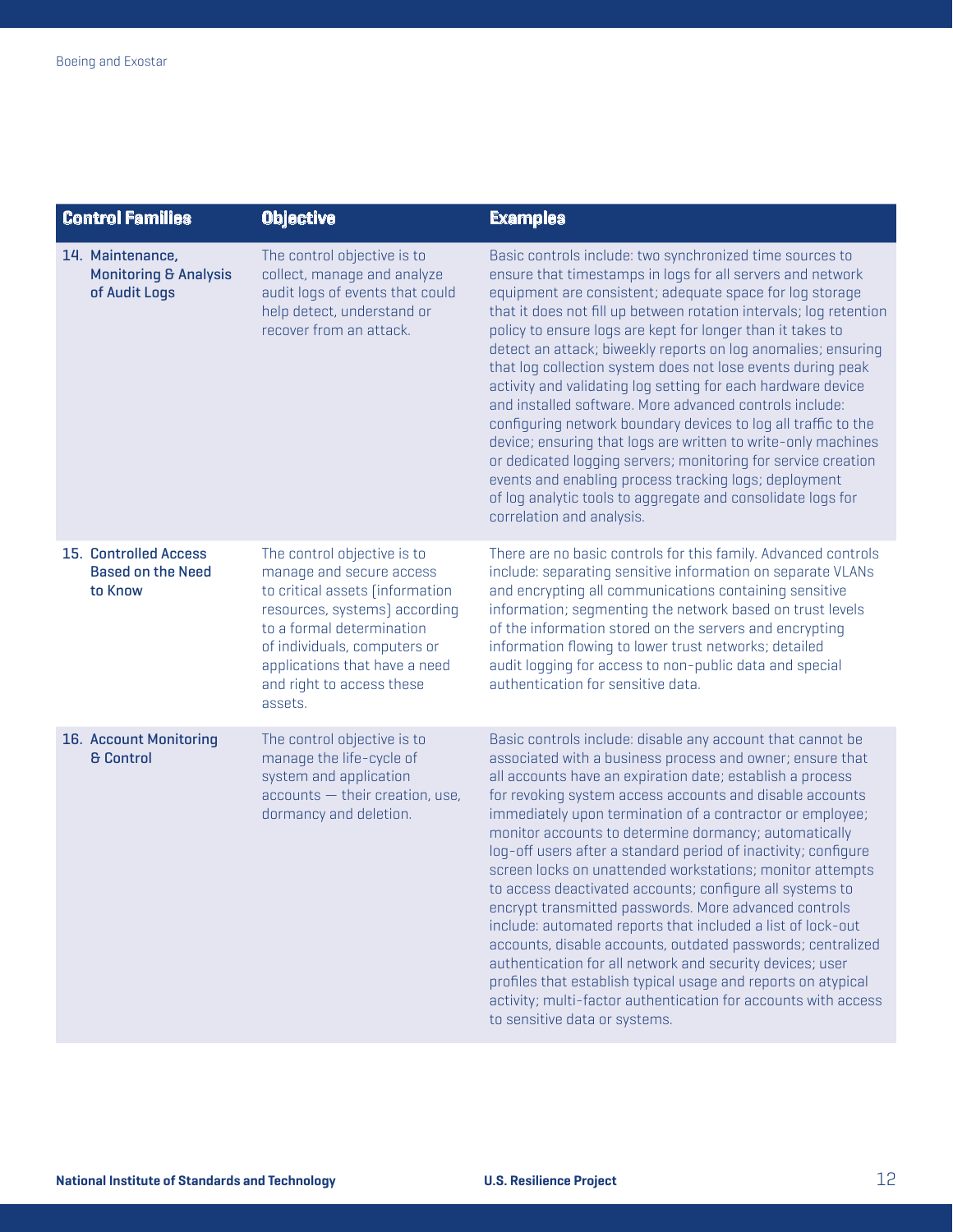| <b>Control Families</b>                  | <b>Objective</b>                                                                                                                                                                                                                                                                           | <b>Examples</b>                                                                                                                                                                                                                                                                                                                                                                                                                                                                                                                                                                                                                                                                                                                                                                                                                                                                                                                                                                                                                                                                                                                                                                                                                                                                                                                         |
|------------------------------------------|--------------------------------------------------------------------------------------------------------------------------------------------------------------------------------------------------------------------------------------------------------------------------------------------|-----------------------------------------------------------------------------------------------------------------------------------------------------------------------------------------------------------------------------------------------------------------------------------------------------------------------------------------------------------------------------------------------------------------------------------------------------------------------------------------------------------------------------------------------------------------------------------------------------------------------------------------------------------------------------------------------------------------------------------------------------------------------------------------------------------------------------------------------------------------------------------------------------------------------------------------------------------------------------------------------------------------------------------------------------------------------------------------------------------------------------------------------------------------------------------------------------------------------------------------------------------------------------------------------------------------------------------------|
| 17. Data Protection                      | The control objective to prevent<br>data exfiltration, mitigate the<br>effects of exfiltrated data and<br>ensure the privacy and integrity<br>of sensitive information.                                                                                                                    | Basic controls include: identify sensitive information that<br>requires encryption or integrity controls; review cloud provider<br>security practices for data protection; deploy approved hard<br>drive encryption software to mobile devices or systems that<br>hold sensitive data; verify that cryptographic devices and<br>software are configured to use publicly-vetted algorithms;<br>block access to known file transfer and e-mail exfiltration<br>websites. More advanced data protection controls include:<br>move data between networks using secure, authenticated<br>and encrypted mechanisms; define roles and responsibilities<br>related to encryption keys; deploy an automated tool on<br>network perimeters to monitor sensitive information, keywords<br>etc; conduct automated and periodic scans of server<br>machines to determine whether sensitive information or<br>personally identifiable information is resident on the system;<br>configure systems such that they cannot write to USB tokens<br>or hard drives; where USB devices are needed, configure<br>systems to allow only specific USB devices to be accessed;<br>perform annual review of algorithms and key lengths in use<br>for data protection; monitor all traffic leaving the organization<br>and detect unauthorized use of encryption. |
| 18. Incident Response<br>& Management    | The control objective is to<br>protect the organization's<br>information as well as its<br>reputation, by developing and<br>implementing an incident<br>response infrastructure to<br>detect an attack, contain<br>the damage, and restore the<br>integrity of the network and<br>systems. | Basic controls include: ensure written incident response<br>procedures; assign job titles and duties to specific<br>individuals; define management personnel who will support<br>incident-handling process. More advanced controls include:<br>organization-wide standards and mechanisms to report<br>anomalous events to the incident response team; information<br>on third party contact information to report a security<br>incident; periodic incident scenario sessions to ensure that<br>incident handling teams understand current threats and risks.                                                                                                                                                                                                                                                                                                                                                                                                                                                                                                                                                                                                                                                                                                                                                                          |
| 19. Secure Network<br><b>Engineering</b> | The control objective is to make<br>security an inherent attribute<br>of the enterprise by designing<br>features that allow high<br>confidence systems operations<br>while denying or minimizing<br>attack opportunities.                                                                  | Basic controls include: deploy domain name systems in<br>a hierarchical structure fashion with all internal network<br>client machines configured to send requests to Intranet<br>servers; design the network using a minimum of a three<br>tier architecture (DMZ, middleware and private network);<br>use a DMZ for any system accessible to the Internet. More<br>advanced controls include: segment the enterprise network<br>into multiple, separate trust zones and engineer the network<br>for rapid deployment of new access control lists, rules,                                                                                                                                                                                                                                                                                                                                                                                                                                                                                                                                                                                                                                                                                                                                                                              |

signatures, blocks, blackholes and other defensive measures.